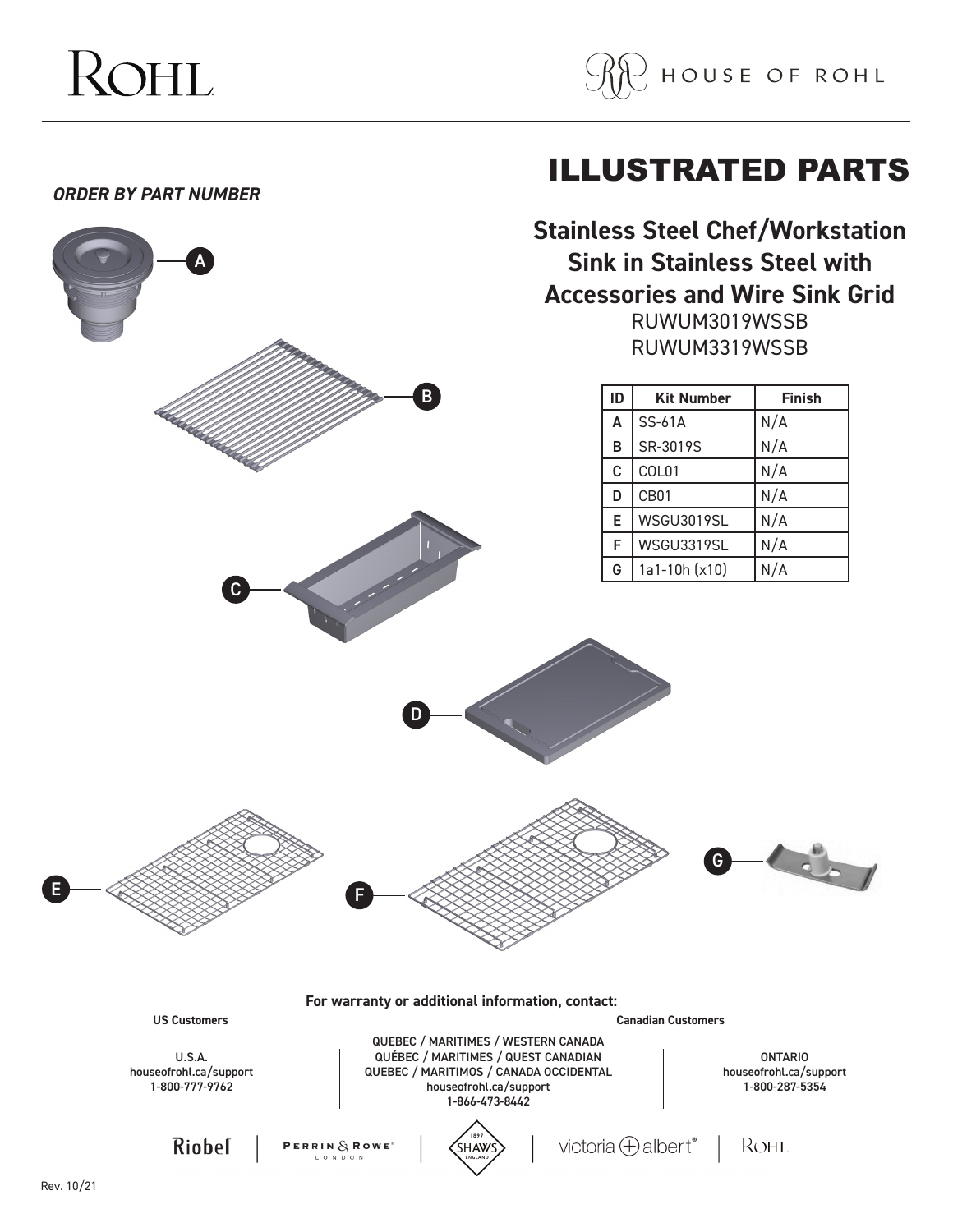



*VEUILLEZ EFFECTUER VOTRE* 

A

## ILLUSTRATIONS DES PIÈCES

*COMMANDE PAR NO DE RÉFÉRENCE* **Évier/poste de travail en acier inoxydable avec accessoires et grille de fond d'évier métallique pour chef cuisinier**

RUWUM3019WSSB RUWUM3319WSSB

|                                                           |                                                                                                                           | ID                        | Référence du kit          | <b>Finition</b>                                            |
|-----------------------------------------------------------|---------------------------------------------------------------------------------------------------------------------------|---------------------------|---------------------------|------------------------------------------------------------|
|                                                           |                                                                                                                           | $\boldsymbol{\mathsf{A}}$ | SS-61A                    | N/A                                                        |
|                                                           |                                                                                                                           | B                         | SR-3019S                  | N/A                                                        |
|                                                           | B                                                                                                                         | $\mathbf C$               | COL01                     | N/A                                                        |
|                                                           |                                                                                                                           | D                         | CB01                      | N/A                                                        |
|                                                           |                                                                                                                           | E                         | <b>WSGU3019SL</b>         | N/A                                                        |
|                                                           |                                                                                                                           | F                         | WSGU3319SL                | N/A                                                        |
|                                                           |                                                                                                                           | G                         | 1a1-10h (x10)             | N/A                                                        |
|                                                           |                                                                                                                           |                           | G                         |                                                            |
| <b>US Customers</b>                                       | For warranty or additional information, contact:                                                                          |                           | <b>Canadian Customers</b> |                                                            |
|                                                           | QUEBEC / MARITIMES / WESTERN CANADA                                                                                       |                           |                           |                                                            |
| <b>U.S.A.</b><br>houseofrohl.ca/support<br>1-800-777-9762 | QUÉBEC / MARITIMES / QUEST CANADIAN<br>QUEBEC / MARITIMOS / CANADA OCCIDENTAL<br>houseofrohl.ca/support<br>1-866-473-8442 |                           |                           | <b>ONTARIO</b><br>houseofrohl.ca/support<br>1-800-287-5354 |
|                                                           |                                                                                                                           |                           |                           |                                                            |